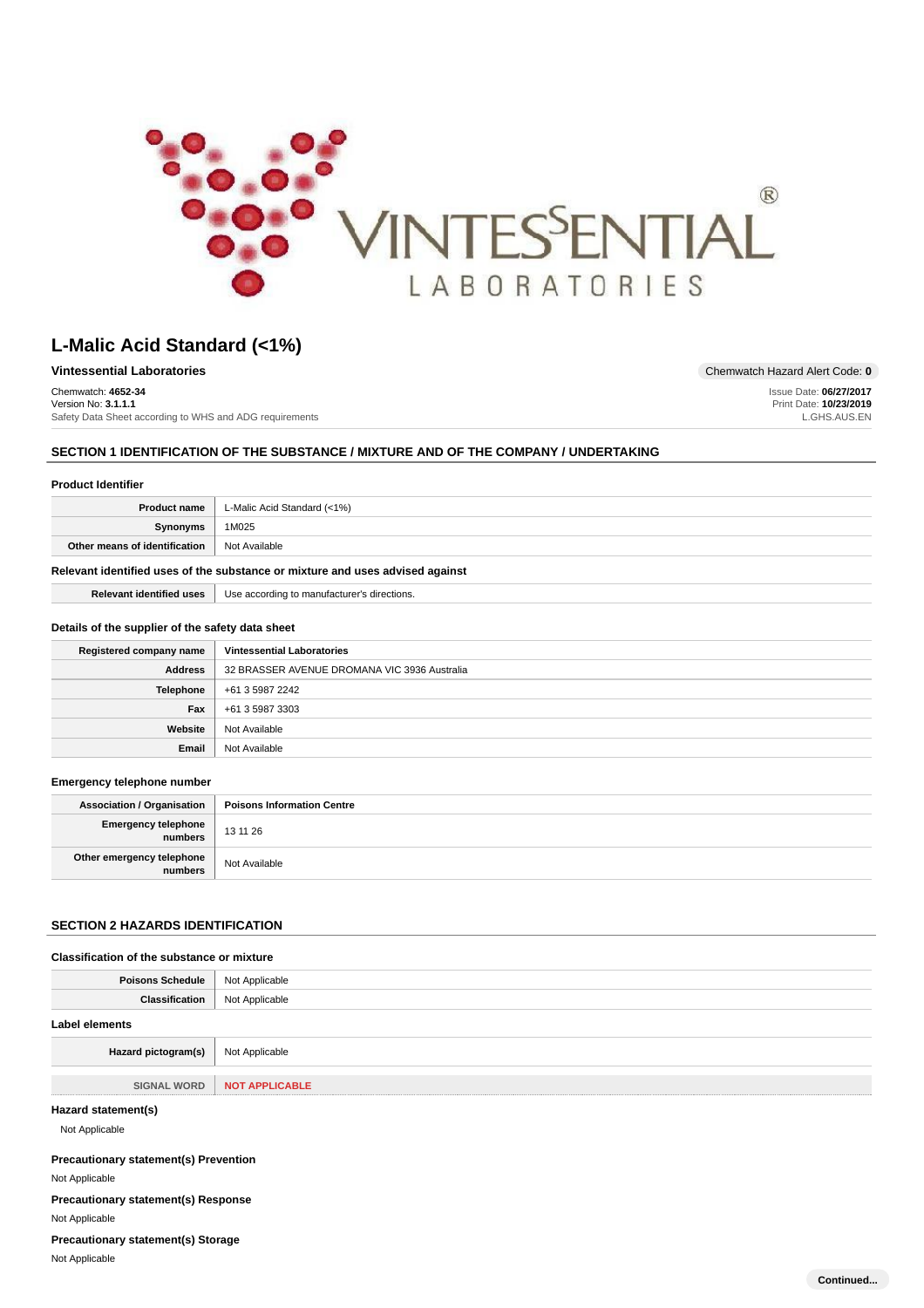#### **Precautionary statement(s) Disposal**

#### Not Applicable

# **SECTION 3 COMPOSITION / INFORMATION ON INGREDIENTS**

#### **Substances**

See section below for composition of Mixtures

#### **Mixtures**

| <b>CAS No</b> | %[weight] | Name      |  |
|---------------|-----------|-----------|--|
| 6915-15-7     | $\leq$    | malic aci |  |
| 7732-18-5     | >60       | water     |  |

## **SECTION 4 FIRST AID MEASURES**

#### **Description of first aid measures**

| <b>Eye Contact</b>  | If this product comes in contact with eyes:<br>▶ Wash out immediately with water.<br>If irritation continues, seek medical attention.<br>Removal of contact lenses after an eye injury should only be undertaken by skilled personnel. |
|---------------------|----------------------------------------------------------------------------------------------------------------------------------------------------------------------------------------------------------------------------------------|
| <b>Skin Contact</b> | If skin or hair contact occurs:<br>Flush skin and hair with running water (and soap if available).<br>Seek medical attention in event of irritation.                                                                                   |
| Inhalation          | If fumes, aerosols or combustion products are inhaled remove from contaminated area.<br>• Other measures are usually unnecessary.                                                                                                      |
| Ingestion           | Immediately give a glass of water.<br>First aid is not generally required. If in doubt, contact a Poisons Information Centre or a doctor.                                                                                              |

## **Indication of any immediate medical attention and special treatment needed**

Treat symptomatically.

## **SECTION 5 FIREFIGHTING MEASURES**

#### **Extinguishing media**

There is no restriction on the type of extinguisher which may be used. Use extinguishing media suitable for surrounding area.

#### **Special hazards arising from the substrate or mixture**

| <b>Fire Incompatibility</b>    | None known.                                                                                                                                                                                                                                                                                                                                                                                                                                                                                                                                                |
|--------------------------------|------------------------------------------------------------------------------------------------------------------------------------------------------------------------------------------------------------------------------------------------------------------------------------------------------------------------------------------------------------------------------------------------------------------------------------------------------------------------------------------------------------------------------------------------------------|
| <b>Advice for firefighters</b> |                                                                                                                                                                                                                                                                                                                                                                                                                                                                                                                                                            |
| <b>Fire Fighting</b>           | Alert Fire Brigade and tell them location and nature of hazard.<br>▶ Wear breathing apparatus plus protective gloves in the event of a fire.<br>▶ Prevent, by any means available, spillage from entering drains or water courses.<br>► Use fire fighting procedures suitable for surrounding area.<br>DO NOT approach containers suspected to be hot.<br>▶ Cool fire exposed containers with water spray from a protected location.<br>If safe to do so, remove containers from path of fire.<br>Equipment should be thoroughly decontaminated after use. |
| <b>Fire/Explosion Hazard</b>   | • Non combustible.<br>Not considered to be a significant fire risk.<br>Expansion or decomposition on heating may lead to violent rupture of containers.<br>▶ Decomposes on heating and may produce toxic/irritating fumes.<br>May emit acrid smoke.                                                                                                                                                                                                                                                                                                        |
| <b>HAZCHEM</b>                 | Not Applicable                                                                                                                                                                                                                                                                                                                                                                                                                                                                                                                                             |

# **SECTION 6 ACCIDENTAL RELEASE MEASURES**

#### **Personal precautions, protective equipment and emergency procedures**

See section 8

## **Environmental precautions**

See section 12

## **Methods and material for containment and cleaning up**

| <b>Minor Spills</b> | • Clean up all spills immediately.<br>Avoid breathing vapours and contact with skin and eyes.<br>► Control personal contact with the substance, by using protective equipment.<br>▶ Contain and absorb spill with sand, earth, inert material or vermiculite.<br>Wipe up.<br>▶ Place in a suitable, labelled container for waste disposal. |
|---------------------|--------------------------------------------------------------------------------------------------------------------------------------------------------------------------------------------------------------------------------------------------------------------------------------------------------------------------------------------|
|                     |                                                                                                                                                                                                                                                                                                                                            |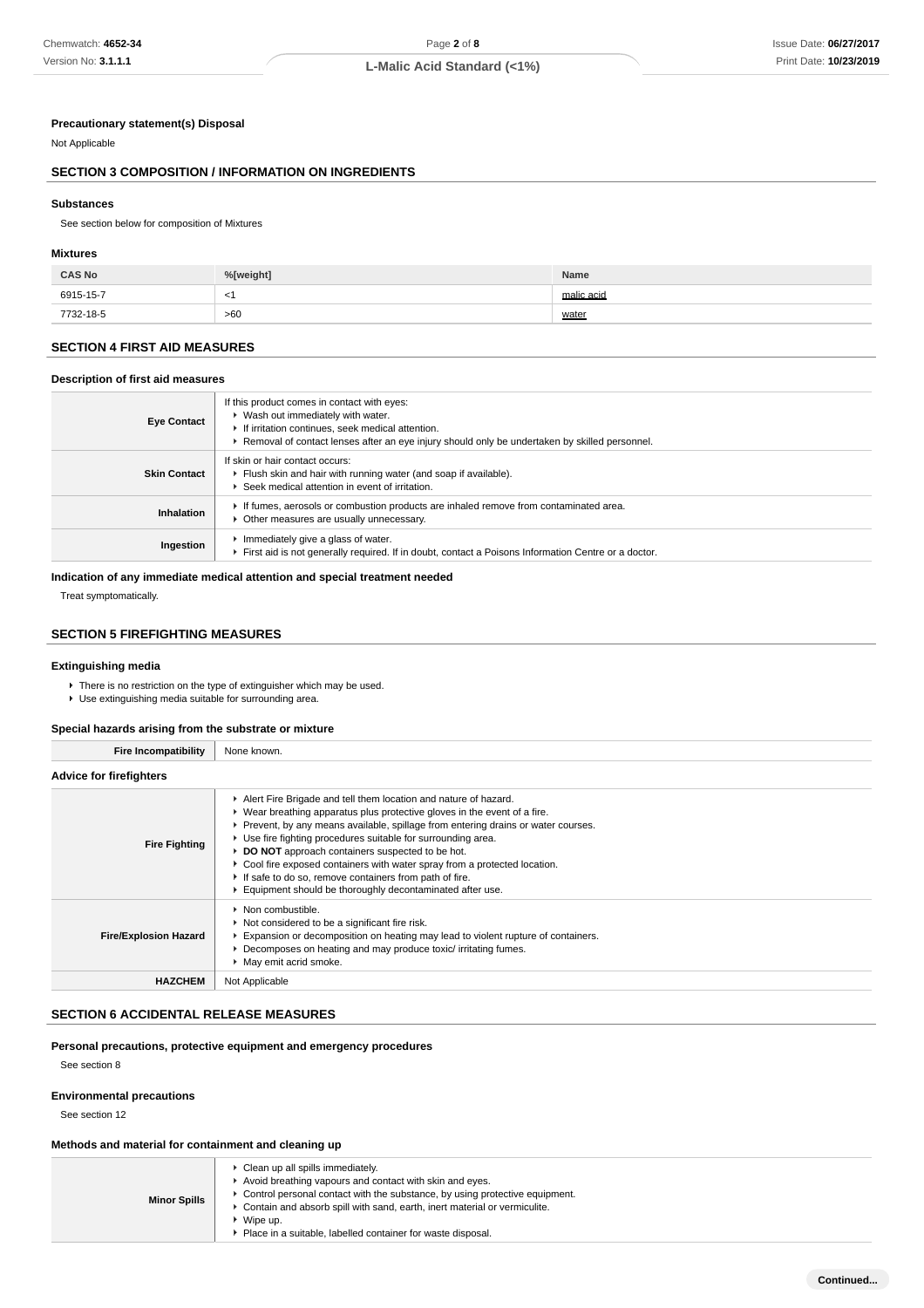| <b>Major Spills</b> | Minor hazard.<br>Clear area of personnel.<br>Alert Fire Brigade and tell them location and nature of hazard.<br>Control personal contact with the substance, by using protective equipment as required.<br>▶ Prevent spillage from entering drains or water ways.<br>Contain spill with sand, earth or vermiculite.<br>• Collect recoverable product into labelled containers for recycling.<br>Absorb remaining product with sand, earth or vermiculite and place in appropriate containers for disposal.<br>▶ Wash area and prevent runoff into drains or waterways.<br>If contamination of drains or waterways occurs, advise emergency services. |
|---------------------|------------------------------------------------------------------------------------------------------------------------------------------------------------------------------------------------------------------------------------------------------------------------------------------------------------------------------------------------------------------------------------------------------------------------------------------------------------------------------------------------------------------------------------------------------------------------------------------------------------------------------------------------------|
|---------------------|------------------------------------------------------------------------------------------------------------------------------------------------------------------------------------------------------------------------------------------------------------------------------------------------------------------------------------------------------------------------------------------------------------------------------------------------------------------------------------------------------------------------------------------------------------------------------------------------------------------------------------------------------|

Personal Protective Equipment advice is contained in Section 8 of the SDS.

## **SECTION 7 HANDLING AND STORAGE**

## **Precautions for safe handling**

| Safe handling     | Limit all unnecessary personal contact.<br>▶ Wear protective clothing when risk of exposure occurs.<br>▶ Use in a well-ventilated area.<br>Avoid contact with incompatible materials.<br>▶ When handling, DO NOT eat, drink or smoke.<br>▶ Keep containers securely sealed when not in use.<br>Avoid physical damage to containers.<br>Always wash hands with soap and water after handling.<br>▶ Work clothes should be laundered separately.<br>▶ Use good occupational work practice.<br>► Observe manufacturer's storage and handling recommendations contained within this SDS.<br>Atmosphere should be regularly checked against established exposure standards to ensure safe working conditions are maintained. |
|-------------------|-------------------------------------------------------------------------------------------------------------------------------------------------------------------------------------------------------------------------------------------------------------------------------------------------------------------------------------------------------------------------------------------------------------------------------------------------------------------------------------------------------------------------------------------------------------------------------------------------------------------------------------------------------------------------------------------------------------------------|
| Other information | Store in original containers.<br>Keep containers securely sealed.<br>Store in a cool, dry, well-ventilated area.<br>Store away from incompatible materials and foodstuff containers.<br>• Protect containers against physical damage and check regularly for leaks.<br>▶ Observe manufacturer's storage and handling recommendations contained within this SDS.                                                                                                                                                                                                                                                                                                                                                         |

## **Conditions for safe storage, including any incompatibilities**

| Suitable container      | • Polyethylene or polypropylene container.<br>▶ Packing as recommended by manufacturer.<br>Check all containers are clearly labelled and free from leaks. |
|-------------------------|-----------------------------------------------------------------------------------------------------------------------------------------------------------|
| Storage incompatibility | Avoid contamination of water, foodstuffs, feed or seed.<br>None known                                                                                     |

# **SECTION 8 EXPOSURE CONTROLS / PERSONAL PROTECTION**

## **Control parameters**

#### **OCCUPATIONAL EXPOSURE LIMITS (OEL)**

## **INGREDIENT DATA**

Not Available

## **EMERGENCY LIMITS**

| Ingredient | <b>Material name</b>         | TEEL-1             |                     | TEEL-2   | TEEL-3    |
|------------|------------------------------|--------------------|---------------------|----------|-----------|
| malic acid | Malic acid; (Malic acid, DL) | $4.8 \text{ mg/m}$ |                     | 53 mg/m3 | 320 mg/m3 |
|            |                              |                    |                     |          |           |
| Ingredient | <b>Original IDLH</b>         |                    | <b>Revised IDLH</b> |          |           |
| malic acid | Not Available                |                    | Not Available       |          |           |
| water      | Not Available                |                    | Not Available       |          |           |

#### **OCCUPATIONAL EXPOSURE BANDING**

| Ingredient | <b>Occupational Exposure Band Rating</b>                                                                                                                                                                                                                                                                                                                                 | <b>Occupational Exposure Band Limit</b> |
|------------|--------------------------------------------------------------------------------------------------------------------------------------------------------------------------------------------------------------------------------------------------------------------------------------------------------------------------------------------------------------------------|-----------------------------------------|
| malic acid |                                                                                                                                                                                                                                                                                                                                                                          | $\leq$ 0.01 mg/m <sup>3</sup>           |
| Notes:     | Occupational exposure banding is a process of assigning chemicals into specific categories or bands based on a chemical's potency and the<br>adverse health outcomes associated with exposure. The output of this process is an occupational exposure band (OEB), which corresponds to a<br>range of exposure concentrations that are expected to protect worker health. |                                         |

## **MATERIAL DATA**

#### **Exposure controls**

| . .                                 |                               |
|-------------------------------------|-------------------------------|
| Appropriate engineering<br>controls | Use in a well-ventilated area |
| <b>Personal protection</b>          |                               |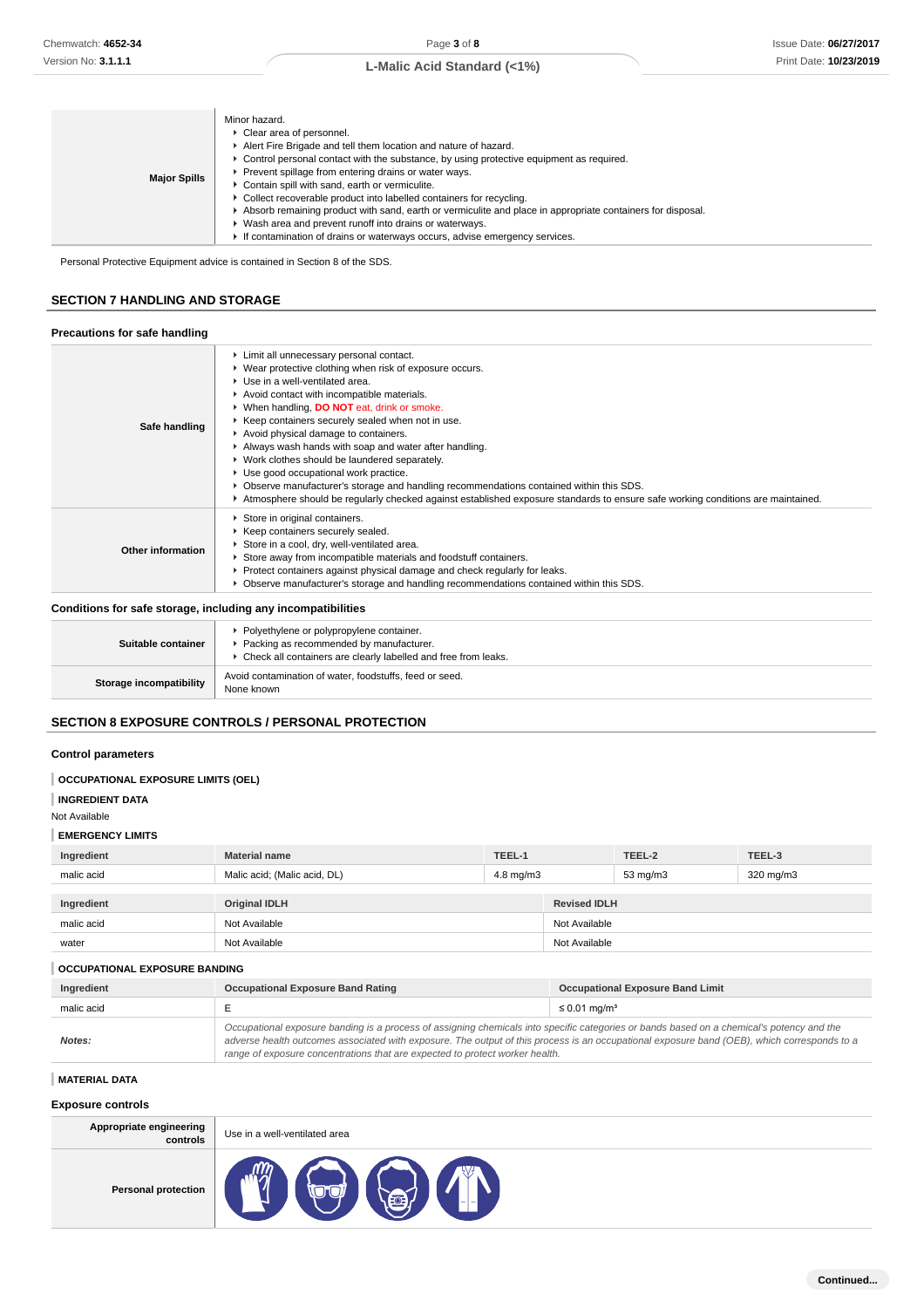| Eye and face protection | ▶ Safety glasses with side shields<br>$\triangleright$ Chemical goggles.<br>► Contact lenses may pose a special hazard; soft contact lenses may absorb and concentrate irritants. A written policy document, describing<br>the wearing of lenses or restrictions on use, should be created for each workplace or task. This should include a review of lens absorption<br>and adsorption for the class of chemicals in use and an account of injury experience. Medical and first-aid personnel should be trained in<br>their removal and suitable equipment should be readily available. In the event of chemical exposure, begin eye irrigation immediately and<br>remove contact lens as soon as practicable. Lens should be removed at the first signs of eye redness or irritation - lens should be removed in<br>a clean environment only after workers have washed hands thoroughly. [CDC NIOSH Current Intelligence Bulletin 59], [AS/NZS 1336 or<br>national equivalent] |
|-------------------------|-----------------------------------------------------------------------------------------------------------------------------------------------------------------------------------------------------------------------------------------------------------------------------------------------------------------------------------------------------------------------------------------------------------------------------------------------------------------------------------------------------------------------------------------------------------------------------------------------------------------------------------------------------------------------------------------------------------------------------------------------------------------------------------------------------------------------------------------------------------------------------------------------------------------------------------------------------------------------------------|
| <b>Skin protection</b>  | See Hand protection below                                                                                                                                                                                                                                                                                                                                                                                                                                                                                                                                                                                                                                                                                                                                                                                                                                                                                                                                                         |
| Hands/feet protection   | Wear general protective gloves, eg. light weight rubber gloves.                                                                                                                                                                                                                                                                                                                                                                                                                                                                                                                                                                                                                                                                                                                                                                                                                                                                                                                   |
| <b>Body protection</b>  | See Other protection below                                                                                                                                                                                                                                                                                                                                                                                                                                                                                                                                                                                                                                                                                                                                                                                                                                                                                                                                                        |
| Other protection        | No special equipment needed when handling small quantities.<br><b>OTHERWISE:</b><br>• Overalls.<br>▶ Barrier cream.<br>Eyewash unit.                                                                                                                                                                                                                                                                                                                                                                                                                                                                                                                                                                                                                                                                                                                                                                                                                                              |

### **Recommended material(s)**

#### **GLOVE SELECTION INDEX**

Glove selection is based on a modified presentation of the:

 **"Forsberg Clothing Performance Index".**

 The effect(s) of the following substance(s) are taken into account in the **computergenerated** selection:

#### L-Malic Acid Standard (<1%)

| <b>Material</b> | <b>CPI</b> |
|-----------------|------------|
| <b>BUTYL</b>    | C          |
| NATURAL RUBBER  | C          |
| <b>NEOPRENE</b> | C          |
| <b>PVA</b>      | C          |
| <b>VITON</b>    | C          |

\* CPI - Chemwatch Performance Index

A: Best Selection

B: Satisfactory; may degrade after 4 hours continuous immersion

C: Poor to Dangerous Choice for other than short term immersion

**NOTE**: As a series of factors will influence the actual performance of the glove, a final selection must be based on detailed observation. -

\* Where the glove is to be used on a short term, casual or infrequent basis, factors such as "feel" or convenience (e.g. disposability), may dictate a choice of gloves which might otherwise be unsuitable following long-term or frequent use. A qualified practitioner should be consulted.

#### **SECTION 9 PHYSICAL AND CHEMICAL PROPERTIES**

#### **Information on basic physical and chemical properties**

| Appearance                                      | Liquid with no odour; mixes with water. |                                            |                |
|-------------------------------------------------|-----------------------------------------|--------------------------------------------|----------------|
|                                                 |                                         |                                            |                |
| <b>Physical state</b>                           | Liquid                                  | Relative density (Water = $1$ )            | $1.0ca$ .      |
| Odour                                           | Not Available                           | Partition coefficient n-octanol<br>/ water | Not Available  |
| Odour threshold                                 | Not Available                           | Auto-ignition temperature (°C)             | Not Applicable |
| pH (as supplied)                                | Not Available                           | <b>Decomposition temperature</b>           | Not Available  |
| Melting point / freezing point<br>(°C)          | Not Applicable                          | Viscosity (cSt)                            | Not Available  |
| Initial boiling point and boiling<br>range (°C) | Not Available                           | Molecular weight (g/mol)                   | Not Applicable |
| Flash point (°C)                                | Not Applicable                          | <b>Taste</b>                               | Not Available  |
| <b>Evaporation rate</b>                         | Not Available                           | <b>Explosive properties</b>                | Not Available  |
| <b>Flammability</b>                             | Not Applicable                          | <b>Oxidising properties</b>                | Not Available  |
| Upper Explosive Limit (%)                       | Not Applicable                          | Surface Tension (dyn/cm or<br>$mN/m$ )     | Not Available  |
| Lower Explosive Limit (%)                       | Not Applicable                          | <b>Volatile Component (%vol)</b>           | Not Available  |
| Vapour pressure (kPa)                           | Not Available                           | Gas group                                  | Not Available  |
| Solubility in water                             | Miscible                                | pH as a solution (1%)                      | Not Available  |
| Vapour density $(Air = 1)$                      | Not Available                           | VOC g/L                                    | Not Available  |

#### **SECTION 10 STABILITY AND REACTIVITY**

**Reactivity** See section 7

# **Respiratory protection**

Particulate. (AS/NZS 1716 & 1715, EN 143:2000 & 149:001, ANSI Z88 or national equivalent)

Selection of the Class and Type of respirator will depend upon the level of breathing zone contaminant and the chemical nature of the contaminant. Protection Factors (defined as the ratio of contaminant outside and inside the mask) may also be important.

| Required<br>minimum<br>protection factor | Maximum gas/vapour<br>concentration present in air<br>p.p.m. (by volume) | Half-face<br>Respirator         | <b>Full-Face</b><br>Respirator   |
|------------------------------------------|--------------------------------------------------------------------------|---------------------------------|----------------------------------|
| up to 10                                 | 1000                                                                     | -AUS / Class1<br>P <sub>2</sub> |                                  |
| up to 50                                 | 1000                                                                     |                                 | -AUS / Class<br>1 P <sub>2</sub> |
| up to 50                                 | 5000                                                                     | Airline *                       |                                  |
| up to 100                                | 5000                                                                     | ٠                               | $-2P2$                           |
| up to 100                                | 10000                                                                    | ٠                               | $-3P2$                           |
| $100+$                                   |                                                                          |                                 | Airline**                        |

\* - Continuous Flow \*\* - Continuous-flow or positive pressure demand A(All classes) = Organic vapours, B AUS or  $B1 = Acid$  gasses, B2 = Acid gas or hydrogen cyanide(HCN), B3 = Acid gas or hydrogen cyanide(HCN), E = Sulfur dioxide(SO2), G = Agricultural chemicals, K = Ammonia(NH3), Hg = Mercury, NO = Oxides of nitrogen,  $MB =$  Methyl bromide,  $AX =$  Low boiling point organic compounds(below 65 degC)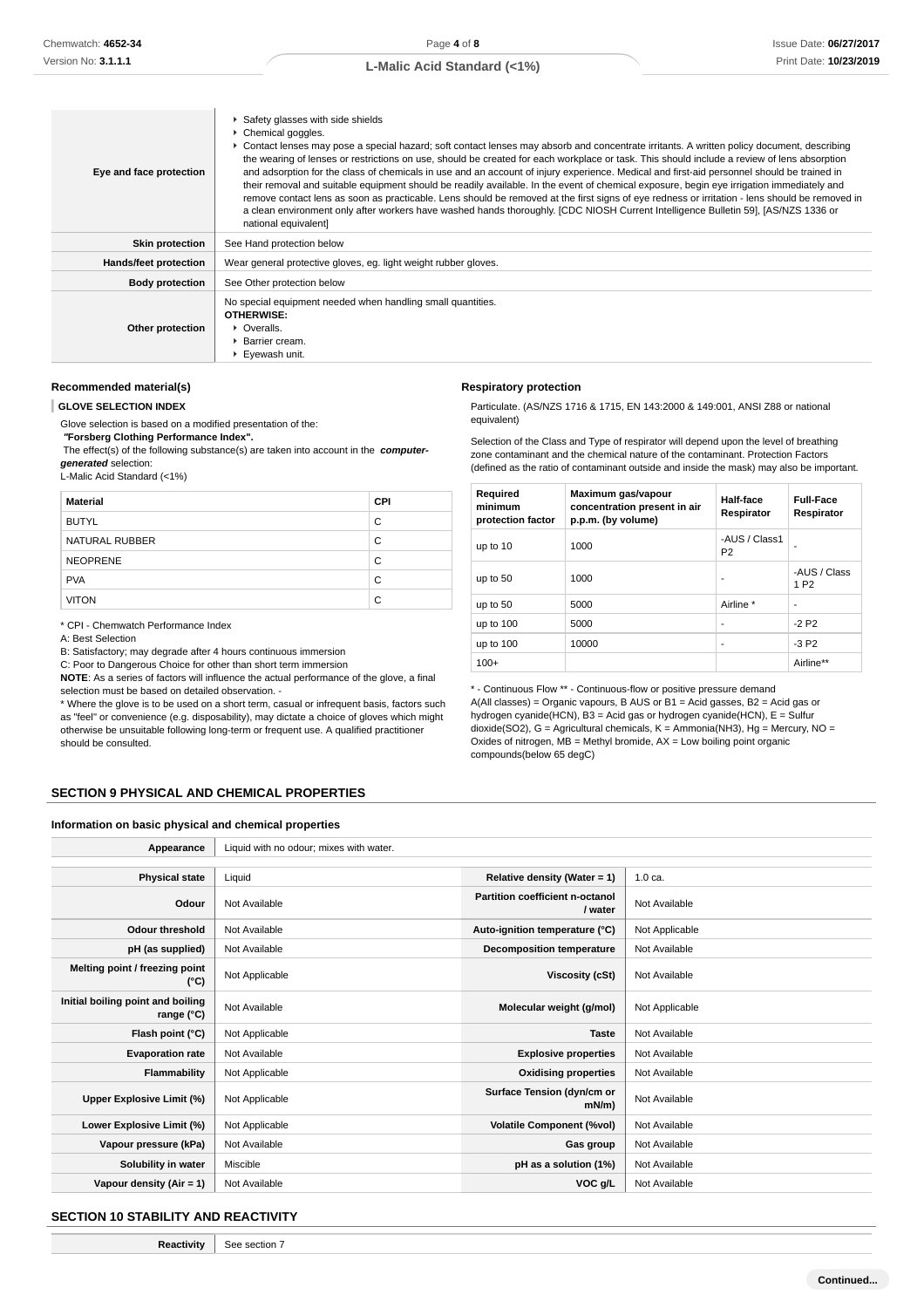| <b>Chemical stability</b>             | • Unstable in the presence of incompatible materials.<br>▶ Product is considered stable.<br>Hazardous polymerisation will not occur. |
|---------------------------------------|--------------------------------------------------------------------------------------------------------------------------------------|
| Possibility of hazardous<br>reactions | See section 7                                                                                                                        |
| <b>Conditions to avoid</b>            | See section 7                                                                                                                        |
| Incompatible materials                | See section 7                                                                                                                        |
| Hazardous decomposition<br>products   | See section 5                                                                                                                        |

# **SECTION 11 TOXICOLOGICAL INFORMATION**

# **Information on toxicological effects**

| Inhaled             | Not normally a hazard due to non-volatile nature of product<br>The material is not thought to produce adverse health effects or irritation of the respiratory tract (as classified by EC Directives using animal<br>models). Nevertheless, good hygiene practice requires that exposure be kept to a minimum and that suitable control measures be used in an<br>occupational setting.                                                                                                                                                                                                                                                                                                                                        |
|---------------------|-------------------------------------------------------------------------------------------------------------------------------------------------------------------------------------------------------------------------------------------------------------------------------------------------------------------------------------------------------------------------------------------------------------------------------------------------------------------------------------------------------------------------------------------------------------------------------------------------------------------------------------------------------------------------------------------------------------------------------|
| Ingestion           | The material has NOT been classified by EC Directives or other classification systems as "harmful by ingestion". This is because of the lack of<br>corroborating animal or human evidence. The material may still be damaging to the health of the individual, following ingestion, especially where<br>pre-existing organ (e.g liver, kidney) damage is evident. Present definitions of harmful or toxic substances are generally based on doses<br>producing mortality rather than those producing morbidity (disease, ill-health). Gastrointestinal tract discomfort may produce nausea and<br>vomiting. In an occupational setting however, ingestion of insignificant quantities is not thought to be cause for concern. |
| <b>Skin Contact</b> | The material is not thought to produce adverse health effects or skin irritation following contact (as classified by EC Directives using animal<br>models). Nevertheless, good hygiene practice requires that exposure be kept to a minimum and that suitable gloves be used in an occupational<br>setting.                                                                                                                                                                                                                                                                                                                                                                                                                   |
| Eye                 | Although the liquid is not thought to be an irritant (as classified by EC Directives), direct contact with the eye may produce transient discomfort<br>characterised by tearing or conjunctival redness (as with windburn).                                                                                                                                                                                                                                                                                                                                                                                                                                                                                                   |
| <b>Chronic</b>      | Long-term exposure to the product is not thought to produce chronic effects adverse to health (as classified by EC Directives using animal<br>models); nevertheless exposure by all routes should be minimised as a matter of course.                                                                                                                                                                                                                                                                                                                                                                                                                                                                                         |

|                             | <b>TOXICITY</b>                                                                                                                                                                                                                 | <b>IRRITATION</b>                             |  |
|-----------------------------|---------------------------------------------------------------------------------------------------------------------------------------------------------------------------------------------------------------------------------|-----------------------------------------------|--|
| L-Malic Acid Standard (<1%) | Not Available                                                                                                                                                                                                                   | Not Available                                 |  |
|                             | <b>TOXICITY</b>                                                                                                                                                                                                                 | <b>IRRITATION</b>                             |  |
|                             | Oral (rat) LD50: 1600 mg/kg <sup>[2]</sup>                                                                                                                                                                                      | Eye (rabbit): 0.75 mg/24h SEVERE              |  |
| malic acid                  |                                                                                                                                                                                                                                 | Eye: adverse effect observed (irritating)[1]  |  |
|                             |                                                                                                                                                                                                                                 | Skin (rabbit): 20 mg/24h moderate             |  |
|                             |                                                                                                                                                                                                                                 | Skin: adverse effect observed (irritating)[1] |  |
|                             | <b>TOXICITY</b>                                                                                                                                                                                                                 | <b>IRRITATION</b>                             |  |
| water                       | Oral (rat) LD50: >90000 mg/kg <sup>[2]</sup>                                                                                                                                                                                    | Not Available                                 |  |
| Legend:                     | 1. Value obtained from Europe ECHA Registered Substances - Acute toxicity 2.* Value obtained from manufacturer's SDS. Unless otherwise<br>specified data extracted from RTECS - Register of Toxic Effect of chemical Substances |                                               |  |

| <b>MALIC ACID</b> | Asthma-like symptoms may continue for months or even years after exposure to the material ceases. This may be due to a non-allergenic<br>condition known as reactive airways dysfunction syndrome (RADS) which can occur following exposure to high levels of highly irritating<br>compound. Key criteria for the diagnosis of RADS include the absence of preceding respiratory disease, in a non-atopic individual, with abrupt<br>onset of persistent asthma-like symptoms within minutes to hours of a documented exposure to the irritant. A reversible airflow pattern, on<br>spirometry, with the presence of moderate to severe bronchial hyperreactivity on methacholine challenge testing and the lack of minimal<br>lymphocytic inflammation, without eosinophilia, have also been included in the criteria for diagnosis of RADS. RADS (or asthma) following an<br>irritating inhalation is an infrequent disorder with rates related to the concentration of and duration of exposure to the irritating substance.<br>Industrial bronchitis, on the other hand, is a disorder that occurs as result of exposure due to high concentrations of irritating substance (often<br>particulate in nature) and is completely reversible after exposure ceases. The disorder is characterised by dyspnea, cough and mucus<br>production.<br>for simple alpha-hydroxy carboxylic acids and their salts:<br>The US Food and Drug Administration (FDA) received a total of 114 adverse dermatologic experience reports for alpha-hydroxy acids (AHA)-<br>containing skin care products between 1992 and February 2004, with the maximum number in 1994. The reported adverse experiences included<br>burning (45), dermatitis or rash (35), swelling (29), pigmentary changes (15), blisters or welts (14), skin peeling (13), itching (12), irritation or<br>tenderness (8), chemical burns (6), and increased sunburn (3). The frequency of such reports for skin exfoliating products that contain AHAs has<br>been considerably lower in subsequent years. The more serious adverse reactions appear to occur most often with products that cause the<br>greatest degree of exfoliation, such as "skin peelers."<br>Various studies confirmed previous industry studies indicating that applying AHAs to the skin results in increased UV sensitivity. After four weeks<br>of AHA application, volunteers' sensitivity to skin reddening produced by UV increased by 18 percent. Similarly, the volunteers' sensitivity to<br>UV-induced cellular damage doubled, on average, with considerable differences among individuals. Topical glycolic acid enhances photodamage<br>by ultraviolet light.<br>However, the studies also indicated that this increase in sensitivity is reversible and does not last long after discontinuing use of the AHA cream.<br>One week after the treatments were halted, researchers found no significant differences in UV sensitivity among the various skin sites.<br>Most AHAs are physiologic, natural, and non-toxic substances. All members of the group promote normal keratinization and desquamation.<br>Those with multiple hydroxyl groups are moisturizing antioxidants, and are especially gentle for sensitive skin.<br>The studies did not identify exactly how AHAs bring about the increased UV sensitivity, although the effects did not appear to involve dramatic<br>increases in UV-induced damage to DNA in the skin.<br>Previous FDA studies have indicated that a cosmetic-type cream base caused an AHA to penetrate more deeply into the skin when compared to<br>an AHA solution without the usual cosmetic ingredients. However, further studies will be needed to learn how much, if at all, those cosmetic-type |
|-------------------|--------------------------------------------------------------------------------------------------------------------------------------------------------------------------------------------------------------------------------------------------------------------------------------------------------------------------------------------------------------------------------------------------------------------------------------------------------------------------------------------------------------------------------------------------------------------------------------------------------------------------------------------------------------------------------------------------------------------------------------------------------------------------------------------------------------------------------------------------------------------------------------------------------------------------------------------------------------------------------------------------------------------------------------------------------------------------------------------------------------------------------------------------------------------------------------------------------------------------------------------------------------------------------------------------------------------------------------------------------------------------------------------------------------------------------------------------------------------------------------------------------------------------------------------------------------------------------------------------------------------------------------------------------------------------------------------------------------------------------------------------------------------------------------------------------------------------------------------------------------------------------------------------------------------------------------------------------------------------------------------------------------------------------------------------------------------------------------------------------------------------------------------------------------------------------------------------------------------------------------------------------------------------------------------------------------------------------------------------------------------------------------------------------------------------------------------------------------------------------------------------------------------------------------------------------------------------------------------------------------------------------------------------------------------------------------------------------------------------------------------------------------------------------------------------------------------------------------------------------------------------------------------------------------------------------------------------------------------------------------------------------------------------------------------------------------------------------------------------------------------------------------------------------------------------------------------------------------------------------------------------------------------------------------------------------------------------------------------------------------------------------------------------------------------------------------------------------------------------------------------------------------------------------------------------------------------------------------------------------------------------------------------------------------------------------------------------------------------------------------------------------------------------------------|
|-------------------|--------------------------------------------------------------------------------------------------------------------------------------------------------------------------------------------------------------------------------------------------------------------------------------------------------------------------------------------------------------------------------------------------------------------------------------------------------------------------------------------------------------------------------------------------------------------------------------------------------------------------------------------------------------------------------------------------------------------------------------------------------------------------------------------------------------------------------------------------------------------------------------------------------------------------------------------------------------------------------------------------------------------------------------------------------------------------------------------------------------------------------------------------------------------------------------------------------------------------------------------------------------------------------------------------------------------------------------------------------------------------------------------------------------------------------------------------------------------------------------------------------------------------------------------------------------------------------------------------------------------------------------------------------------------------------------------------------------------------------------------------------------------------------------------------------------------------------------------------------------------------------------------------------------------------------------------------------------------------------------------------------------------------------------------------------------------------------------------------------------------------------------------------------------------------------------------------------------------------------------------------------------------------------------------------------------------------------------------------------------------------------------------------------------------------------------------------------------------------------------------------------------------------------------------------------------------------------------------------------------------------------------------------------------------------------------------------------------------------------------------------------------------------------------------------------------------------------------------------------------------------------------------------------------------------------------------------------------------------------------------------------------------------------------------------------------------------------------------------------------------------------------------------------------------------------------------------------------------------------------------------------------------------------------------------------------------------------------------------------------------------------------------------------------------------------------------------------------------------------------------------------------------------------------------------------------------------------------------------------------------------------------------------------------------------------------------------------------------------------------------------------------------------------------|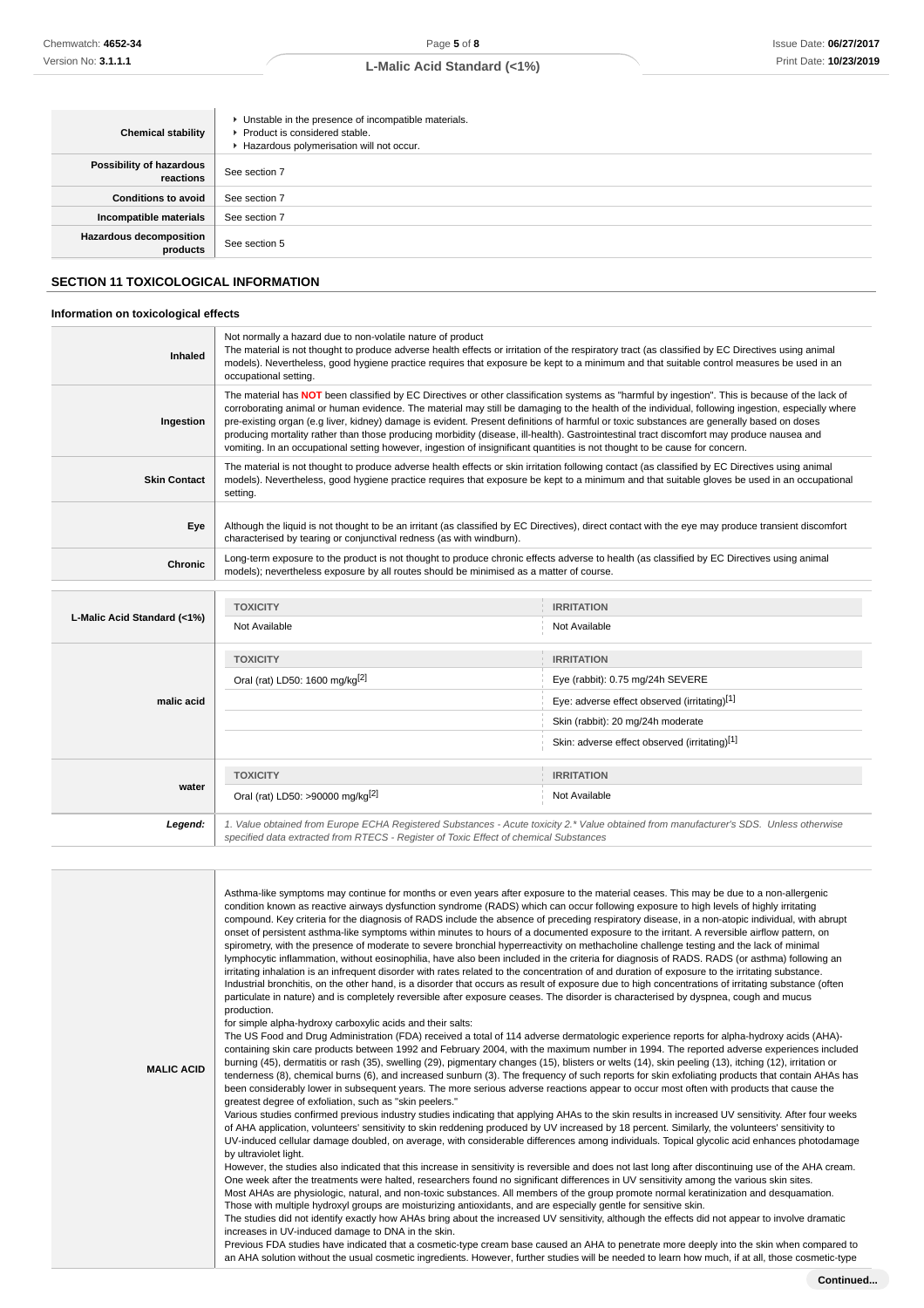|                                             | The toxicology of simple alpha hydroxy carboxylic acids cluster is characterised by five compounds sharing the functional group defining the<br>cluster name<br>Experimental data available for members of the simple alpha-hydroxy carboxylic acids indicate a low acute, repeated-dose, reproductive and<br>developmental toxicity.<br>The simple alpha hydroxy carboxylic acids are eye and skin irritants but are not expected to be skin sensitisers.<br>Genotoxicity test data for two cluster members and a cancer bioassay for the calcium salt of propanoic acid, 2-hydroxy- yielded negative results<br>and all other cluster members are considered to have little or no mutagenic or carcinogenic potential.<br>Acute oral toxicity of propanoic acid, 2-hydroxy- (2S)- (79-33-4) and propanoic acid, 2-hydroxy- (50-21-5) are low. The repeated-dose and<br>developmental toxicity of the three tested simple alpha -hydroxy carboxylic acids is low. In EPA's High Production Volume Program, reproductive<br>toxicity testing for propanoic acid, 2-hydroxy- (50-21-5) was deemed unnecessary because it is a normal component of human intermediary<br>metabolism. Reproductive toxicity of acetic acid, 2-hydroxy- (79-14-1) has been tested and was found to be low. Low reproductive toxicity of the<br>associated potassium salts is also expected to be low. Alpha-hydroxy carboxylic acids are severe eye irritants. Acetic acid, 2-hydroxy- (79-14-1),<br>propanoic acid, 2-hydroxy- (2S)- (79-33-4) and propanoic acid, 2-hydroxy- (50-21-5) all produced positive skin irritation in rabbits. The members<br>of this cluster are not expected to be skin sensitisers based on negative results in guinea pigs for both acetic acid, 2-hydroxy- (79-14-1) and<br>propanoic acid, 2-hydroxy- (2S)- (79-33-4). Genotoxicity data for acetic acid, 2-hydroxy-(79-14-1) and propanoic acid, 2-hydroxy- (50-21-5) are<br>negative, indicating that none of the cluster members are expected to be genotoxic. A 2-year drinking water study of the calcium salt of propanoic<br>acid, 2-hydroxy- (50-21-5) in rats showed no evidence of carcinogenicity. An expert judgment based on mechanism-based structure-activity<br>relationship considerations indicate little or no carcinogenic potential for any of the cluster members due to expected rapid metabolism/excretion<br>and lack of genotoxic structural alert. This judgment is supported by the negative cancer and mutagenicity data for propanoic acid, 2-<br>hydroxy- (50-21-5), which is considered a reasonable analogue to the rest of the cluster.<br>Some products containing alpha-hydroxy acids (AHAs) have been marketed for uses such as treating acne, removing scars, and lightening<br>discolorations. Among these are some products marketed as "skin peelers," which may contain relatively high concentrations of AHAs or other<br>acids and are designed to remove the outer layer of the skin<br>The material may cause skin irritation after prolonged or repeated exposure and may produce a contact dermatitis (nonallergic). This form of<br>dermatitis is often characterised by skin redness (erythema) and swelling the epidermis. Histologically there may be intercellular oedema of the<br>spongy layer (spongiosis) and intracellular oedema of the epidermis. |                                 |   |
|---------------------------------------------|-----------------------------------------------------------------------------------------------------------------------------------------------------------------------------------------------------------------------------------------------------------------------------------------------------------------------------------------------------------------------------------------------------------------------------------------------------------------------------------------------------------------------------------------------------------------------------------------------------------------------------------------------------------------------------------------------------------------------------------------------------------------------------------------------------------------------------------------------------------------------------------------------------------------------------------------------------------------------------------------------------------------------------------------------------------------------------------------------------------------------------------------------------------------------------------------------------------------------------------------------------------------------------------------------------------------------------------------------------------------------------------------------------------------------------------------------------------------------------------------------------------------------------------------------------------------------------------------------------------------------------------------------------------------------------------------------------------------------------------------------------------------------------------------------------------------------------------------------------------------------------------------------------------------------------------------------------------------------------------------------------------------------------------------------------------------------------------------------------------------------------------------------------------------------------------------------------------------------------------------------------------------------------------------------------------------------------------------------------------------------------------------------------------------------------------------------------------------------------------------------------------------------------------------------------------------------------------------------------------------------------------------------------------------------------------------------------------------------------------------------------------------------------------------------------------------------------------------------------------------------------------------------------------------------------------------------------------------------------------------------------------------------------------------------------------------------------------------------------------------------------------------------------------------------------------------------------------------------------------------------------------------------------------------------------------------------------------------------------------------------------|---------------------------------|---|
| <b>WATER</b>                                | * [DOSE Vol 5]                                                                                                                                                                                                                                                                                                                                                                                                                                                                                                                                                                                                                                                                                                                                                                                                                                                                                                                                                                                                                                                                                                                                                                                                                                                                                                                                                                                                                                                                                                                                                                                                                                                                                                                                                                                                                                                                                                                                                                                                                                                                                                                                                                                                                                                                                                                                                                                                                                                                                                                                                                                                                                                                                                                                                                                                                                                                                                                                                                                                                                                                                                                                                                                                                                                                                                                                                              |                                 |   |
|                                             | No significant acute toxicological data identified in literature search.                                                                                                                                                                                                                                                                                                                                                                                                                                                                                                                                                                                                                                                                                                                                                                                                                                                                                                                                                                                                                                                                                                                                                                                                                                                                                                                                                                                                                                                                                                                                                                                                                                                                                                                                                                                                                                                                                                                                                                                                                                                                                                                                                                                                                                                                                                                                                                                                                                                                                                                                                                                                                                                                                                                                                                                                                                                                                                                                                                                                                                                                                                                                                                                                                                                                                                    |                                 |   |
| <b>Acute Toxicity</b>                       | ×                                                                                                                                                                                                                                                                                                                                                                                                                                                                                                                                                                                                                                                                                                                                                                                                                                                                                                                                                                                                                                                                                                                                                                                                                                                                                                                                                                                                                                                                                                                                                                                                                                                                                                                                                                                                                                                                                                                                                                                                                                                                                                                                                                                                                                                                                                                                                                                                                                                                                                                                                                                                                                                                                                                                                                                                                                                                                                                                                                                                                                                                                                                                                                                                                                                                                                                                                                           | Carcinogenicity                 | × |
| <b>Skin Irritation/Corrosion</b>            | ×                                                                                                                                                                                                                                                                                                                                                                                                                                                                                                                                                                                                                                                                                                                                                                                                                                                                                                                                                                                                                                                                                                                                                                                                                                                                                                                                                                                                                                                                                                                                                                                                                                                                                                                                                                                                                                                                                                                                                                                                                                                                                                                                                                                                                                                                                                                                                                                                                                                                                                                                                                                                                                                                                                                                                                                                                                                                                                                                                                                                                                                                                                                                                                                                                                                                                                                                                                           | Reproductivity                  | × |
| <b>Serious Eye Damage/Irritation</b>        | ×                                                                                                                                                                                                                                                                                                                                                                                                                                                                                                                                                                                                                                                                                                                                                                                                                                                                                                                                                                                                                                                                                                                                                                                                                                                                                                                                                                                                                                                                                                                                                                                                                                                                                                                                                                                                                                                                                                                                                                                                                                                                                                                                                                                                                                                                                                                                                                                                                                                                                                                                                                                                                                                                                                                                                                                                                                                                                                                                                                                                                                                                                                                                                                                                                                                                                                                                                                           | <b>STOT - Single Exposure</b>   | × |
| <b>Respiratory or Skin</b><br>sensitisation | ×                                                                                                                                                                                                                                                                                                                                                                                                                                                                                                                                                                                                                                                                                                                                                                                                                                                                                                                                                                                                                                                                                                                                                                                                                                                                                                                                                                                                                                                                                                                                                                                                                                                                                                                                                                                                                                                                                                                                                                                                                                                                                                                                                                                                                                                                                                                                                                                                                                                                                                                                                                                                                                                                                                                                                                                                                                                                                                                                                                                                                                                                                                                                                                                                                                                                                                                                                                           | <b>STOT - Repeated Exposure</b> | × |

# **SECTION 12 ECOLOGICAL INFORMATION**

**Toxicity**

| L-Malic Acid Standard (<1%) | <b>ENDPOINT</b>  | <b>TEST DURATION (HR)</b> | <b>SPECIES</b>                                                                                                                                                                                                                                                                           |                  | <b>VALUE</b>   | <b>SOURCE</b>    |
|-----------------------------|------------------|---------------------------|------------------------------------------------------------------------------------------------------------------------------------------------------------------------------------------------------------------------------------------------------------------------------------------|------------------|----------------|------------------|
|                             | Not<br>Available | Not Available             | Not Available                                                                                                                                                                                                                                                                            | Not<br>Available |                | Not<br>Available |
|                             | <b>ENDPOINT</b>  | <b>TEST DURATION (HR)</b> | <b>SPECIES</b>                                                                                                                                                                                                                                                                           |                  | <b>VALUE</b>   | <b>SOURCE</b>    |
| malic acid                  | LC50             | 96                        | Fish                                                                                                                                                                                                                                                                                     | $>100$ mg/L      |                | $\overline{2}$   |
|                             | EC50             | 72                        | Algae or other aguatic plants                                                                                                                                                                                                                                                            | $>100$ mg/L      |                | -2               |
|                             | <b>NOEC</b>      | 72                        | Algae or other aguatic plants                                                                                                                                                                                                                                                            |                  | 100mg/L        | $\overline{2}$   |
|                             | <b>ENDPOINT</b>  | <b>TEST DURATION (HR)</b> | <b>SPECIES</b>                                                                                                                                                                                                                                                                           |                  | <b>VALUE</b>   | <b>SOURCE</b>    |
| water                       | <b>LC50</b>      | 96                        | Fish                                                                                                                                                                                                                                                                                     |                  | 897.520mg/L    | 3                |
|                             | <b>EC50</b>      | 96                        | Algae or other aquatic plants                                                                                                                                                                                                                                                            |                  | 8768.874mg/L 3 |                  |
| Legend:                     |                  |                           | Extracted from 1. IUCLID Toxicity Data 2. Europe ECHA Registered Substances - Ecotoxicological Information - Aquatic Toxicity 3. EPIWIN Suite<br>V3.12 (QSAR) - Aquatic Toxicity Data (Estimated) 4. US EPA, Ecotox database - Aquatic Toxicity Data 5. ECETOC Aquatic Hazard Assessment |                  |                |                  |

?

## **Persistence and degradability**

| Ingredient | Persistence: Water/Soil | <b>Persistence: Air</b> |
|------------|-------------------------|-------------------------|
| malic acid | LOW<br>___              | LOW                     |
| water      | LOW                     | LOW                     |

Data 6. NITE (Japan) - Bioconcentration Data 7. METI (Japan) - Bioconcentration Data 8. Vendor Data

## **Bioaccumulative potential**

| Ingredient | <b>Bioaccumulation</b>  |
|------------|-------------------------|
| malic acid | LOW (LogKOW = $-1.26$ ) |
| water      | LOW (LogKOW = $-1.38$ ) |

# **Mobility in soil**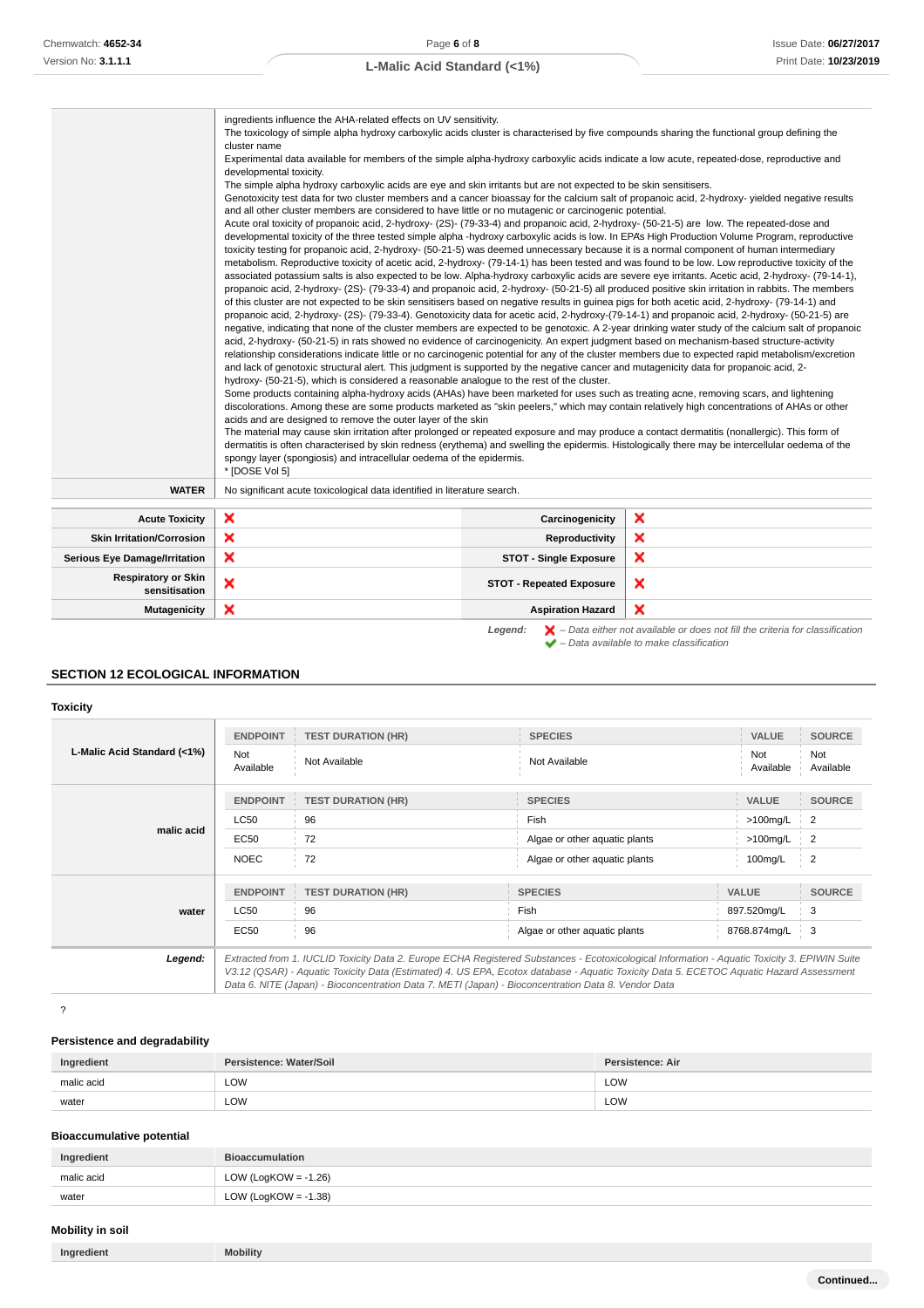| malic acid | (KOC<br>HIG<br>$\overline{\phantom{0}}$         |
|------------|-------------------------------------------------|
| water      | (4.3)<br>$^{\prime\prime}$<br>, بن ج<br>∼<br>__ |

## **SECTION 13 DISPOSAL CONSIDERATIONS**

| Waste treatment methods      |                                                                                                                                                                                                                                                                                                                                                                                                                                                                                                                                                    |
|------------------------------|----------------------------------------------------------------------------------------------------------------------------------------------------------------------------------------------------------------------------------------------------------------------------------------------------------------------------------------------------------------------------------------------------------------------------------------------------------------------------------------------------------------------------------------------------|
| Product / Packaging disposal | Recycle wherever possible.<br>► Consult manufacturer for recycling options or consult local or regional waste management authority for disposal if no suitable treatment or<br>disposal facility can be identified.<br>▶ Dispose of by: burial in a land-fill specifically licensed to accept chemical and / or pharmaceutical wastes or incineration in a licensed<br>apparatus (after admixture with suitable combustible material).<br>Decontaminate empty containers. Observe all label safeguards until containers are cleaned and destroyed. |

#### **SECTION 14 TRANSPORT INFORMATION**

#### **Labels Required**

| <b>Marine F</b> | <b>NO</b>          |
|-----------------|--------------------|
|                 | $\sim$             |
|                 | ∽י<br>cable<br>. . |

# **Land transport (ADG): NOT REGULATED FOR TRANSPORT OF DANGEROUS GOODS**

**Air transport (ICAO-IATA / DGR): NOT REGULATED FOR TRANSPORT OF DANGEROUS GOODS**

#### **Sea transport (IMDG-Code / GGVSee): NOT REGULATED FOR TRANSPORT OF DANGEROUS GOODS**

# **Transport in bulk according to Annex II of MARPOL and the IBC code**

Not Applicable

#### **SECTION 15 REGULATORY INFORMATION**

#### **Safety, health and environmental regulations / legislation specific for the substance or mixture**

#### **MALIC ACID IS FOUND ON THE FOLLOWING REGULATORY LISTS**

| Australia Inventory of Chemical Substances (AICS)  | IMO IBC Code Chapter 17: Summary of minimum requirements |
|----------------------------------------------------|----------------------------------------------------------|
| GESAMP/EHS Composite List - GESAMP Hazard Profiles |                                                          |

## **WATER IS FOUND ON THE FOLLOWING REGULATORY LISTS**

Australia Inventory of Chemical Substances (AICS) **IMO IBC Code Chapter 18: List of products to which the Code does not apply** 

#### **National Inventory Status**

| <b>National Inventory</b>     | <b>Status</b>                                                                                                                                                                                            |
|-------------------------------|----------------------------------------------------------------------------------------------------------------------------------------------------------------------------------------------------------|
| Australia - AICS              | Yes                                                                                                                                                                                                      |
| Canada - DSL                  | Yes                                                                                                                                                                                                      |
| Canada - NDSL                 | No (malic acid; water)                                                                                                                                                                                   |
| China - IECSC                 | Yes                                                                                                                                                                                                      |
| Europe - EINEC / ELINCS / NLP | Yes                                                                                                                                                                                                      |
| Japan - ENCS                  | Yes                                                                                                                                                                                                      |
| Korea - KECI                  | Yes                                                                                                                                                                                                      |
| New Zealand - NZloC           | Yes                                                                                                                                                                                                      |
| Philippines - PICCS           | Yes                                                                                                                                                                                                      |
| USA - TSCA                    | Yes                                                                                                                                                                                                      |
| Taiwan - TCSI                 | Yes                                                                                                                                                                                                      |
| Mexico - INSQ                 | Yes                                                                                                                                                                                                      |
| Vietnam - NCI                 | Yes                                                                                                                                                                                                      |
| Russia - ARIPS                | Yes                                                                                                                                                                                                      |
| Legend:                       | Yes = All CAS declared ingredients are on the inventory<br>No = One or more of the CAS listed ingredients are not on the inventory and are not exempt from listing(see specific ingredients in brackets) |

#### **SECTION 16 OTHER INFORMATION**

| <b>Povicion</b> | 06/2       |
|-----------------|------------|
| .               | 7201       |
|                 | 'able<br>. |

#### **Other information**

Classification of the preparation and its individual components has drawn on official and authoritative sources as well as independent review by the Chemwatch Classification committee using available literature references.

The SDS is a Hazard Communication tool and should be used to assist in the Risk Assessment. Many factors determine whether the reported Hazards are Risks in the workplace or